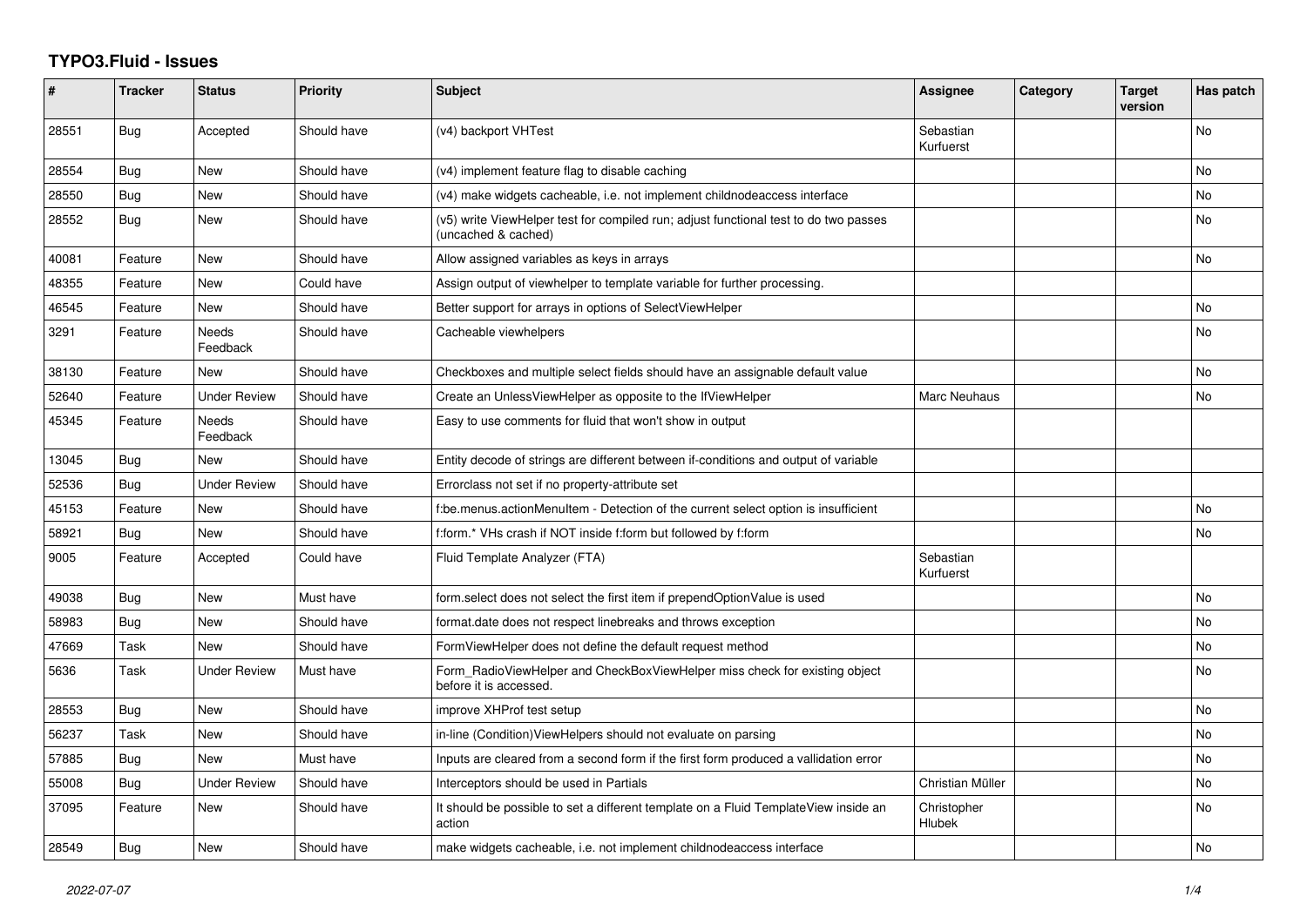| #     | <b>Tracker</b> | <b>Status</b>       | <b>Priority</b> | <b>Subject</b>                                                                            | <b>Assignee</b>        | Category | <b>Target</b><br>version | Has patch |
|-------|----------------|---------------------|-----------------|-------------------------------------------------------------------------------------------|------------------------|----------|--------------------------|-----------|
| 42397 | Feature        | New                 | Should have     | Missing viewhelper for general links                                                      |                        |          |                          | <b>No</b> |
| 36559 | Feature        | New                 | Could have      | New widget progress bar                                                                   |                        |          |                          | Yes       |
| 60271 | Feature        | New                 | Should have     | Paginate viewhelper, should also support arrays                                           |                        |          |                          | No        |
| 42743 | Task           | New                 | Should have     | Remove inline style for hidden form fields                                                |                        |          |                          | No        |
| 43071 | Task           | New                 | Should have     | Remove TOKENS for adding fallback teplates in B                                           |                        |          |                          | No        |
| 33215 | Feature        | New                 | Should have     | RFC: Dynamic values in ObjectAccess paths                                                 |                        |          |                          | No        |
| 49756 | Feature        | <b>Under Review</b> | Should have     | Select values by array key in checkbox viewhelper                                         |                        |          |                          | No        |
| 46091 | Task           | Needs<br>Feedback   | Should have     | Show source file name and position on exceptions during parsing                           |                        |          |                          | No        |
| 9514  | Feature        | New                 | Should have     | Support explicit Array Arguments for ViewHelpers                                          |                        |          |                          |           |
| 52591 | Bug            | New                 | Should have     | The Pagination Widget broken for joined objects                                           |                        |          |                          | No        |
| 51277 | Feature        | New                 | Should have     | ViewHelper context should be aware of actual file occurrence                              |                        |          |                          | No        |
| 47006 | Bug            | <b>Under Review</b> | Should have     | widget identifier are not unique                                                          |                        |          |                          | No        |
| 52419 | Bug            | New                 | Should have     | Wrong PHPDocs notation for default value inline f:translate viewhelper                    |                        |          | 2.0                      | No        |
| 50888 | Bug            | <b>Under Review</b> | Should have     | WSOD by changing name of section and if Fluid caches are generated                        |                        |          |                          | No        |
| 51239 | Bug            | <b>Under Review</b> | Must have       | AbstractViewHelper use incorrect method signature for "\$this->systemLogger->log()"       | Adrian Föder           | Core     |                          | Yes       |
| 46257 | Feature        | <b>Under Review</b> | Should have     | Add escape sequence support for Fluid                                                     |                        | Core     |                          | No        |
| 12863 | Bug            | New                 | Should have     | Attributes of a viewhelper can't contain a '-'                                            | Sebastian<br>Kurfuerst | Core     |                          | No        |
| 7608  | Feature        | New                 | Could have      | Configurable shorthand/object accessor delimiters                                         |                        | Core     |                          | Yes       |
| 1907  | Feature        | New                 | Could have      | Default values for view helpers based on context                                          |                        | Core     |                          |           |
| 62346 | Feature        | New                 | Could have      | f:comment should have high precende                                                       |                        | Core     | 3.x                      | No        |
| 10472 | Feature        | New                 | Could have      | Fluid Standalone distribution                                                             |                        | Core     |                          | No        |
| 32035 | Task           | New                 | Should have     | Improve fluid error messages                                                              |                        | Core     |                          | Yes       |
| 4704  | Feature        | New                 | Should have     | Improve parsing exception messages                                                        |                        | Core     |                          |           |
| 33394 | Feature        | Needs<br>Feedback   | Should have     | Logical expression parser for BooleanNode                                                 | <b>Tobias Liebig</b>   | Core     |                          | <b>No</b> |
| 27607 | Bug            | New                 | Must have       | Make Fluid comparisons work when first element is STRING, second is NULL.                 |                        | Core     |                          | No        |
| 30555 | Feature        | New                 | Could have      | Make TagBuilder more extensible                                                           |                        | Core     |                          | No        |
| 39990 | <b>Bug</b>     | New                 | Should have     | Same form twice in one template: hidden fields for empty values are only rendered<br>once |                        | Core     |                          | No        |
| 3481  | <b>Bug</b>     | New                 | Should have     | Use ViewHelperVariableContainer in PostParseFacet                                         |                        | Core     |                          | No        |
| 33551 | <b>Bug</b>     | New                 | Must have       | View helper values break out of a partial scope                                           | Sebastian<br>Kurfuerst | Core     |                          | No        |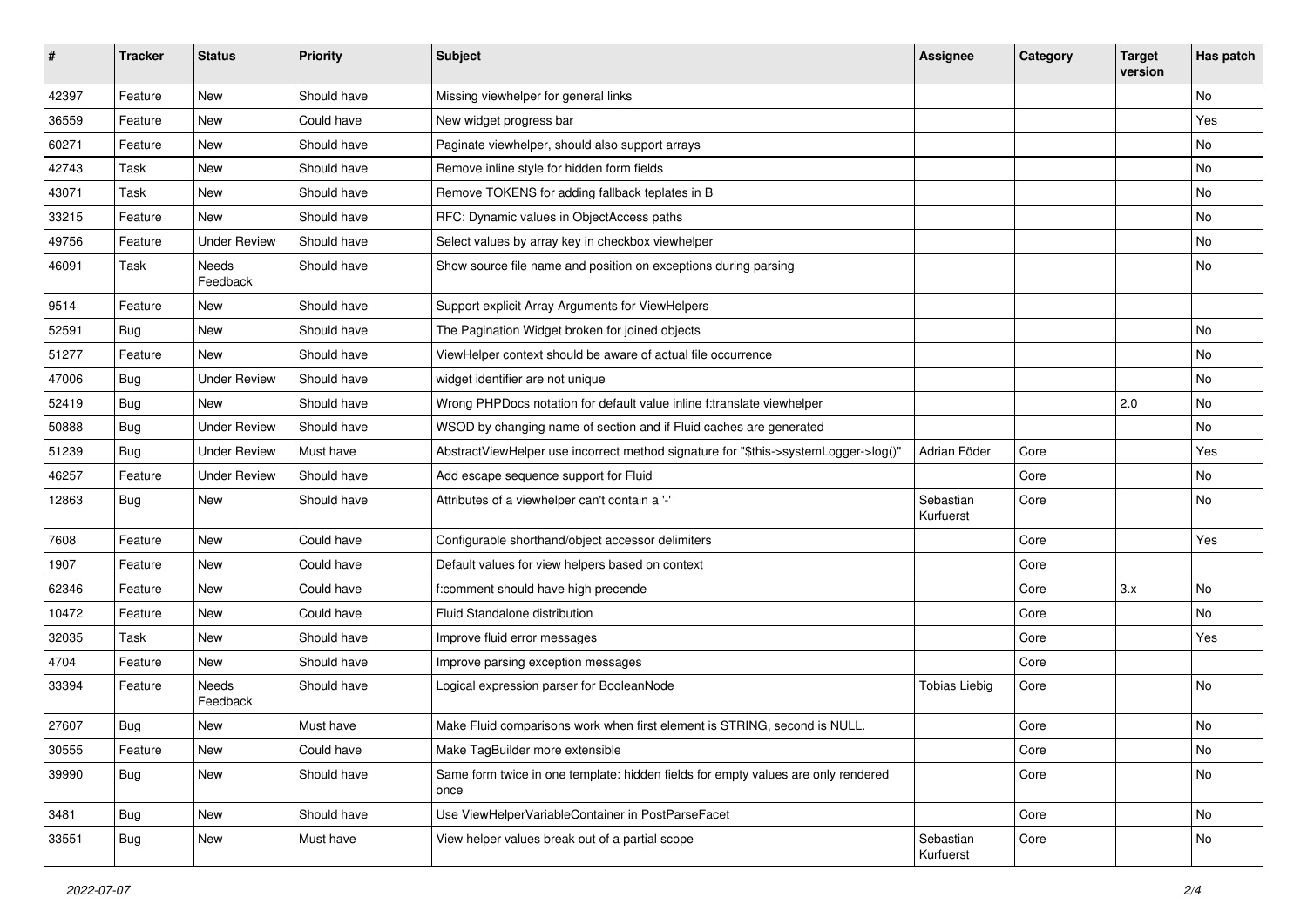| $\vert$ # | <b>Tracker</b> | <b>Status</b>       | <b>Priority</b>      | <b>Subject</b>                                                                   | <b>Assignee</b>             | Category           | <b>Target</b><br>version | Has patch |
|-----------|----------------|---------------------|----------------------|----------------------------------------------------------------------------------|-----------------------------|--------------------|--------------------------|-----------|
| 60181     | Feature        | <b>New</b>          | Could have           | Caching mechanism for Fluid Views/Templates                                      |                             | View               |                          | <b>No</b> |
| 46289     | <b>Bug</b>     | Needs<br>Feedback   | Should have          | Enable Escaping Interceptor in XML request format                                |                             | View               | 2.0.1                    | <b>No</b> |
| 45394     | Task           | New                 | Should have          | Forwardport Unit test for standalone view                                        |                             | View               |                          | <b>No</b> |
| 43072     | Task           | New                 | Should have          | Remove TOKENS for adding templates fallback in Backporter                        |                             | View               |                          | <b>No</b> |
| 38369     | <b>Bug</b>     | New                 | Must have            | Resource ViewHelpers should not fall back to request package                     |                             | View               |                          | No        |
| 8989      | Feature        | Needs<br>Feedback   | Could have           | Search path for fluid template files                                             |                             | View               |                          | No        |
| 60003     | Feature        | New                 | Should have          | Add required-Attribute to f:form.password                                        |                             | <b>ViewHelpers</b> |                          | No        |
| 43346     | Feature        | <b>Under Review</b> | Should have          | Allow property mapping configuration via template                                | Karsten<br>Dambekalns       | <b>ViewHelpers</b> | 2.1                      | No        |
| 36410     | Feature        | New                 | Should have          | Allow templates to send arguments back to layout                                 |                             | ViewHelpers        |                          | <b>No</b> |
| 9950      | Task           | New                 | Should have          | Binding to nested arrays impossible for form-elements                            |                             | ViewHelpers        |                          |           |
| 36662     | <b>Bug</b>     | Needs<br>Feedback   | Should have          | Checked state isn't always correct when property is collection                   | Kevin Ulrich<br>Moschallski | <b>ViewHelpers</b> | 1.1.1                    | <b>No</b> |
| 26664     | Task           | New                 | Won't have this time | Clean up Form ViewHelpers                                                        |                             | ViewHelpers        |                          | No        |
| 30937     | Bug            | New                 | Should have          | CropViewHelper stringToTruncate can't be supplied so it can't be easily extended |                             | ViewHelpers        |                          | Yes       |
| 3725      | Feature        | New                 | Could have           | <b>CSS Engine</b>                                                                | Christian Müller            | ViewHelpers        |                          | No        |
| 54284     | Bug            | New                 | Should have          | Default Option for Switch/Case VH                                                |                             | <b>ViewHelpers</b> |                          | <b>No</b> |
| 49600     | <b>Bug</b>     | New                 | Should have          | f:form tag shown as a HTML on frontend                                           |                             | <b>ViewHelpers</b> |                          | No        |
| 37619     | <b>Bug</b>     | New                 | Should have          | Fatal Error when using variable in name attribute of Section ViewHelper          |                             | <b>ViewHelpers</b> |                          | No        |
| 8648      | Bug            | New                 | Should have          | format.crop ViewHelper should support all features of the crop stdWrap function  |                             | <b>ViewHelpers</b> |                          | No        |
| 58862     | Bug            | Needs<br>Feedback   | Should have          | FormViewHelper doesn't accept NULL as value for \$arguments                      | <b>Bastian</b><br>Waidelich | ViewHelpers        |                          | Yes       |
| 59057     | Bug            | Under Review        | Must have            | Hidden empty value fields shoud be disabled when related field is disabled       | <b>Bastian</b><br>Waidelich | <b>ViewHelpers</b> |                          | No        |
| 8491      | Task           | Needs<br>Feedback   | Should have          | link.action and uri.action differ in absolute argument                           | Karsten<br>Dambekalns       | <b>ViewHelpers</b> |                          | <b>No</b> |
| 51100     | Feature        | New                 | Must have            | Links with absolute URI should have the option of URI Scheme                     |                             | ViewHelpers        |                          | No        |
| 26658     | Task           | New                 | Won't have this time | Make Form ViewHelpers consistent                                                 |                             | ViewHelpers        |                          | No        |
| 40998     | Bug            | <b>Under Review</b> | Should have          | Missing parent request namespaces in form field name prefix                      | Sebastian<br>Kurfuerst      | <b>ViewHelpers</b> | 1.1.1                    | No        |
| 33628     | Bug            | Needs<br>Feedback   | Must have            | Multicheckboxes (multiselect) for Collections don't work                         | Christian Müller            | <b>ViewHelpers</b> |                          | <b>No</b> |
| 40064     | Bug            | New                 | Must have            | Multiselect is not getting persisted                                             |                             | ViewHelpers        |                          | No        |